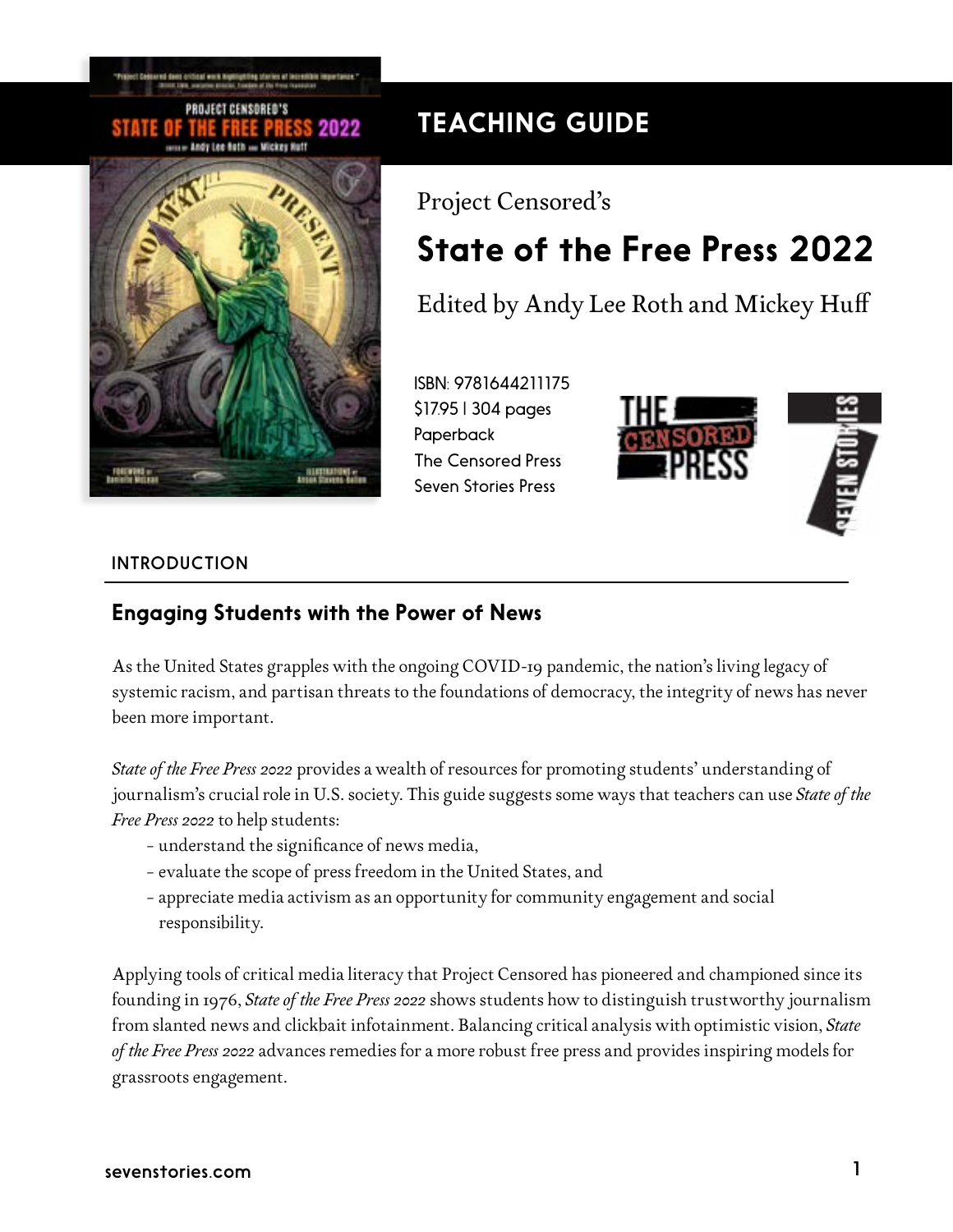### Who and What Count as "Newsworthy"?

At the heart of *State of the Free Press 2022* is the Project's annual listing of the year's most important but underreported news stories. This year's Top 25 stories highlight a range of important social problems, including the climate crisis, institutional racism, economic inequality, public health, and the power of people organizing together to create positive social change. The succinct story summaries and analyses—originally researched by college students participating in Project Censored's Campus Affiliates Program—provide engaging introductions to these issues for students who may not otherwise know much about them.

Beyond each Top 25 story's importance in its own right, this chapter of *State of the Free Press 2022* can be used to encourage students to consider why stories such as these often fail to receive the widespread news coverage and public attention that they deserve.

#### Discussion topics:

When journalists report news, they transform events into stories. Those news stories then encourage audiences to see the world in one way—and not in other ways.

- What makes an event newsworthy?
- How do news stories focus our attention on some issues, but not others?

A truly free press informs the public about competing ideas and conflicting viewpoints. Censorship threatens press freedom by restricting the available range of ideas and viewpoints. Considering the stories featured in Chapter 1 of *State of the Free Press 2022*, answer these questions:

- How would you evaluate the state of journalism in the United States?
- Is it strong, because challenging stories like these have been covered by independent news organizations?
- Or is the state of the free press limited, because most so-called mainstream news organizations either ignored or marginalized these important story topics?
- Do these differences in coverage reflect competing definitions of what and who count as "newsworthy"?

#### Junk Food News

Project Censored uses the term "Junk Food News" to explain how profit-driven corporate news outlets often peddle cheaply produced, soft-serve "news" stories focused on celebrityhood, the latest trend, and other cultural meringue in place of the nutrients provided by substantive investigative journalism.

#### sevenstories.com 2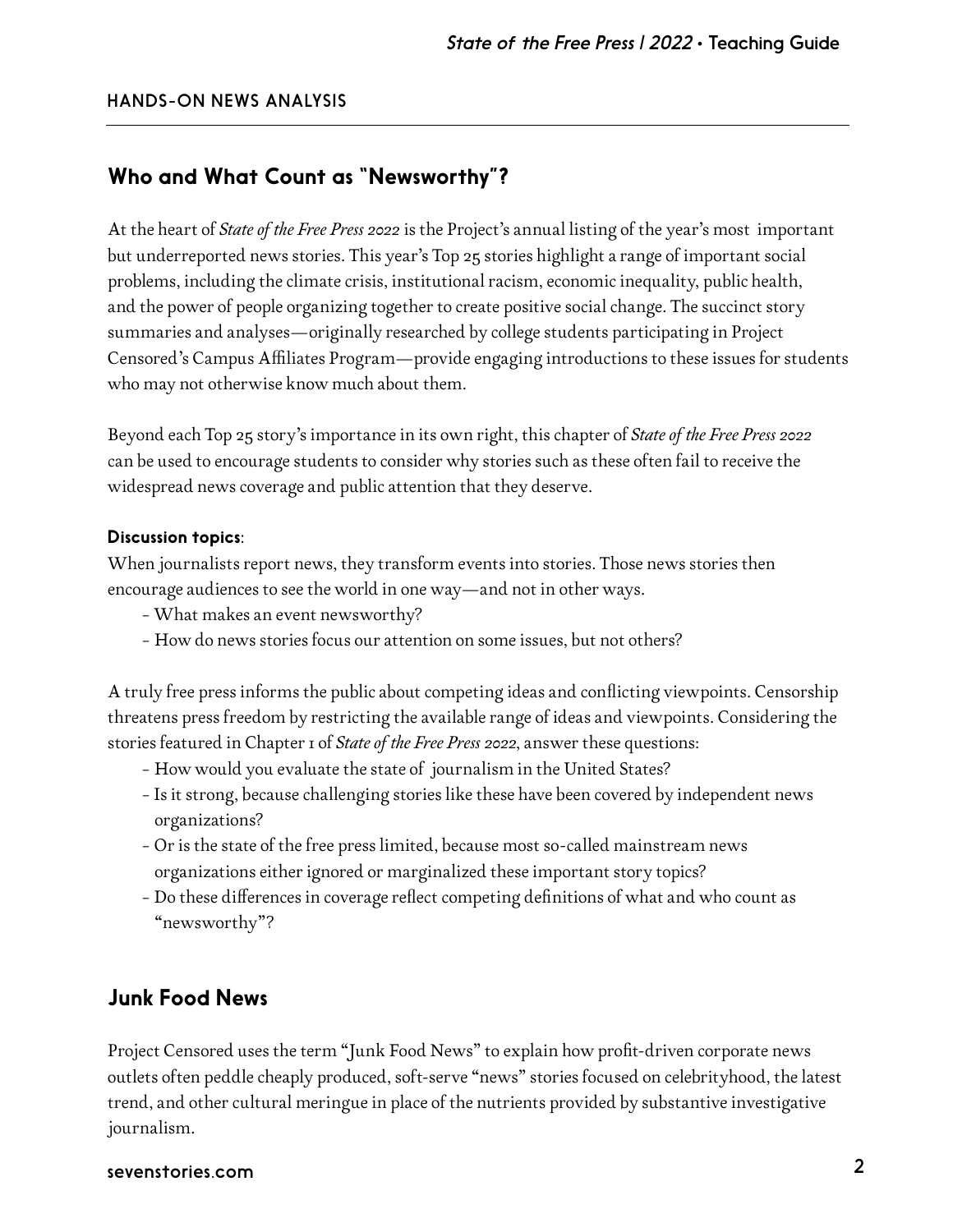Chapter 3 of *State of the Free Press 2022* examines how celebrity "humilitainment"—entertainment at the expense of others' misfortunes—often features as junk food news, overshadowing reporting on more consequential topics such the wave of female unemployment propelled by COVID-19, legislation to restrict voting rights, and humanitarian crises in Yemen and Ethiopia.

**Discussion topic**: "Junk Food News" is a metaphor. What is "junk food"? How might some kinds of news affect our minds the way junk food affects our bodies? Introduce and discuss some examples of "Junk Food News," from Chapter 3 and from today's news. What sort of news do we need to be nourished, as citizens and as communities?

**Online resource:** [Project Censored the Movie: Ending the Reign of Junk Food News](https://www.youtube.com/watch?v=8gdT52iMQvg), a 63-minute documentary film, features media experts, activists, and students on junk food news and how to counter its negative effects.

### News Abuse

Corporate news spin goes beyond "junk food" news, to include what Project Censored analyzes as "News Abuse"—truly important news topics whose significance is nonetheless distorted by how the story is framed. Focused on cases of news abuse, in Chapter 4, Robin Andersen shows how one form of media bias—false balance—distorted establishment news coverage of some of 2020–2021's most significant stories, including the nationwide Black Lives Matter protests spurred by the police killing of George Floyd, claims by Donald Trump and his supporters that Democrats "stole" the 2020 presidential election, and Republican efforts to restrict voting rights.

**Online resource**: Prepare students to identify examples of News Abuse on their own by using lessons from Eliot D. Cohen's ["Digging Deeper: Politico-Corporate Media Manipulation, Critical](https://www.projectcensored.org/digging-deeper-politico-corporate-media-manipulation-critical-thinking-democracy/) [Thinking, and Democracy.](https://www.projectcensored.org/digging-deeper-politico-corporate-media-manipulation-critical-thinking-democracy/)" Cohen's article, available from Project Censored's website, introduces six basic guidelines for assessing the validity of media claims and provides concrete examples of how to use them in examining actual news stories.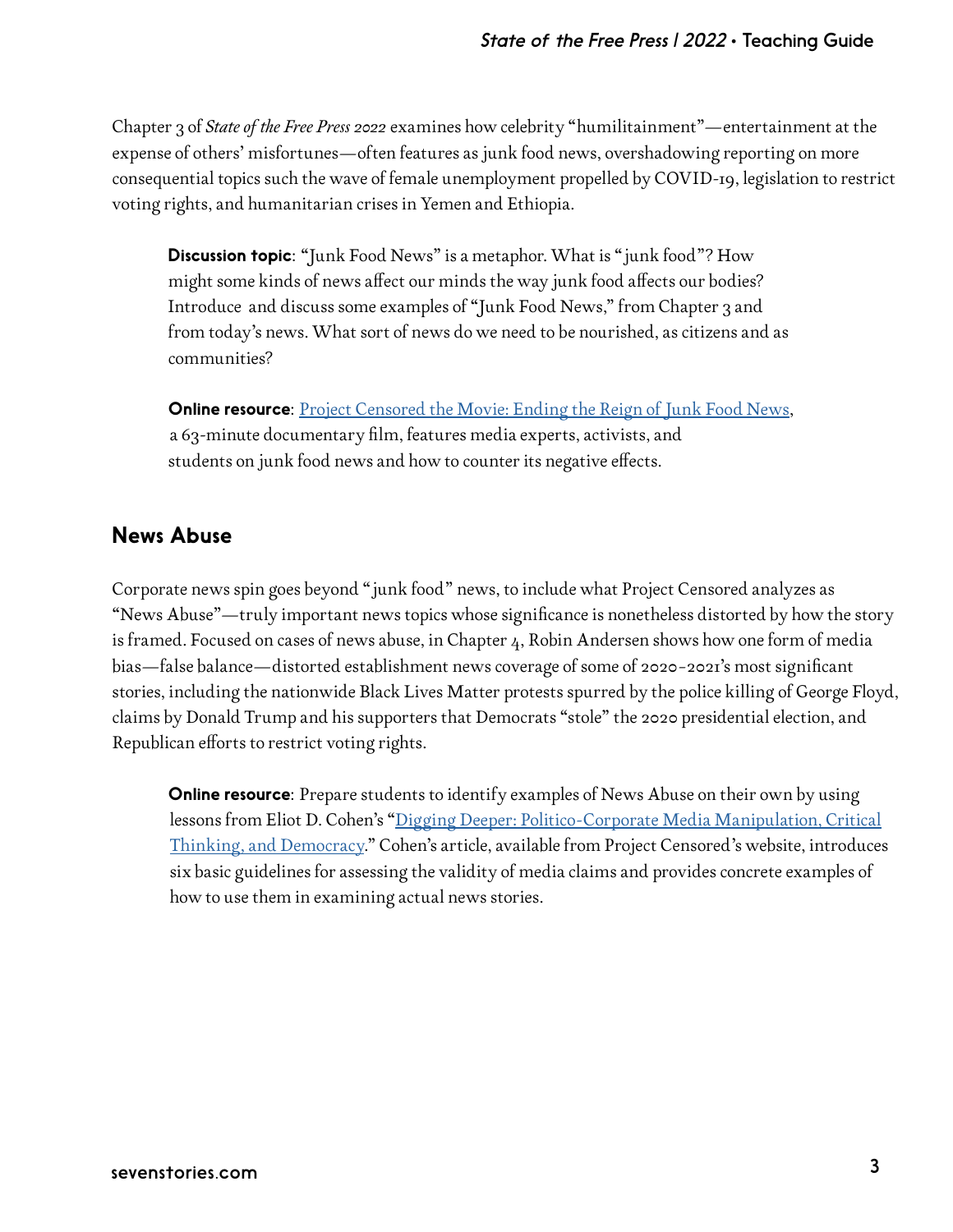#### EXPLORATION

#### Classroom Activities that Promote Students' Direct Engagement

 $1$ ) Patterns in story coverage. Ask students to examine the list of the Top 25 news stories featured in Chapter 1. Are there themes (e.g., health, environment, activism) that connect two or more stories on the list? Have students describe how these stories are connected.

**Digging deeper**: Based on identified story themes, discuss reasons why independent news media might cover story topics in ways that corporate news media do not.

2) Evaluate the Top 25. Ask students to discuss which the stories featured in Chapter I are the most important or most eye-opening and why. Which story would they have ranked as #1 on the list if they were a Project Censored judge? What argument would they make in support of that ranking? Were there stories on the Top 25 list that should not have been included, either because they have received adequate corporate news coverage or because they are not socially or politically significant?

3) Media ownership. Ask students to consider how media ownership might affect news content. Do we need a diversity of media owners in order to assure a diversity of media content?

Media ownership is crucial to distinguishing between corporate and independent news outlets. Select several news outlets and have students use online research tools to determine who owns the outlet and to assess whether it ought to be considered a corporate news outlet or not.

- See the Project Censored website for an [extensive list of independent news outlets.](https://www.projectcensored.org/independent-news-links/)
- *The Columbia Journalism Review* maintains a searchable database[—Who Owns](https://beta.cjr.org/resources)

 [What?](https://beta.cjr.org/resources)—that is useful for investigating the consolidation of media ownership in the hands of just a few major corporations.

4) Scrutinize the advertising. Advertising drives a lifestyle of consumption premised on market relationships and a global economy. Understanding the broader role that advertisements play in shaping our culture, the environment, and the globe is crucial if we are going to make informed decisions about what to buy (or not) and, ultimately, how we want to live.

Give students the opportunity to engage in a systematic analysis of how advertisements attempt to persuade us. The following exercise is adapted from Robin Andersen's "Commodifying the Public Sphere through Advertising and Commercial Media," included in *[The Global Critical Media](https://gcml.org/the-global-critical-media-literacy-educators-resource-guide/)  [Literacy Project Educators' Resource Guide](https://gcml.org/the-global-critical-media-literacy-educators-resource-guide/)*, which is available as a free download from the Global Critical Media Literacy Project's website [\(gcml.org](https://gcml.org/)).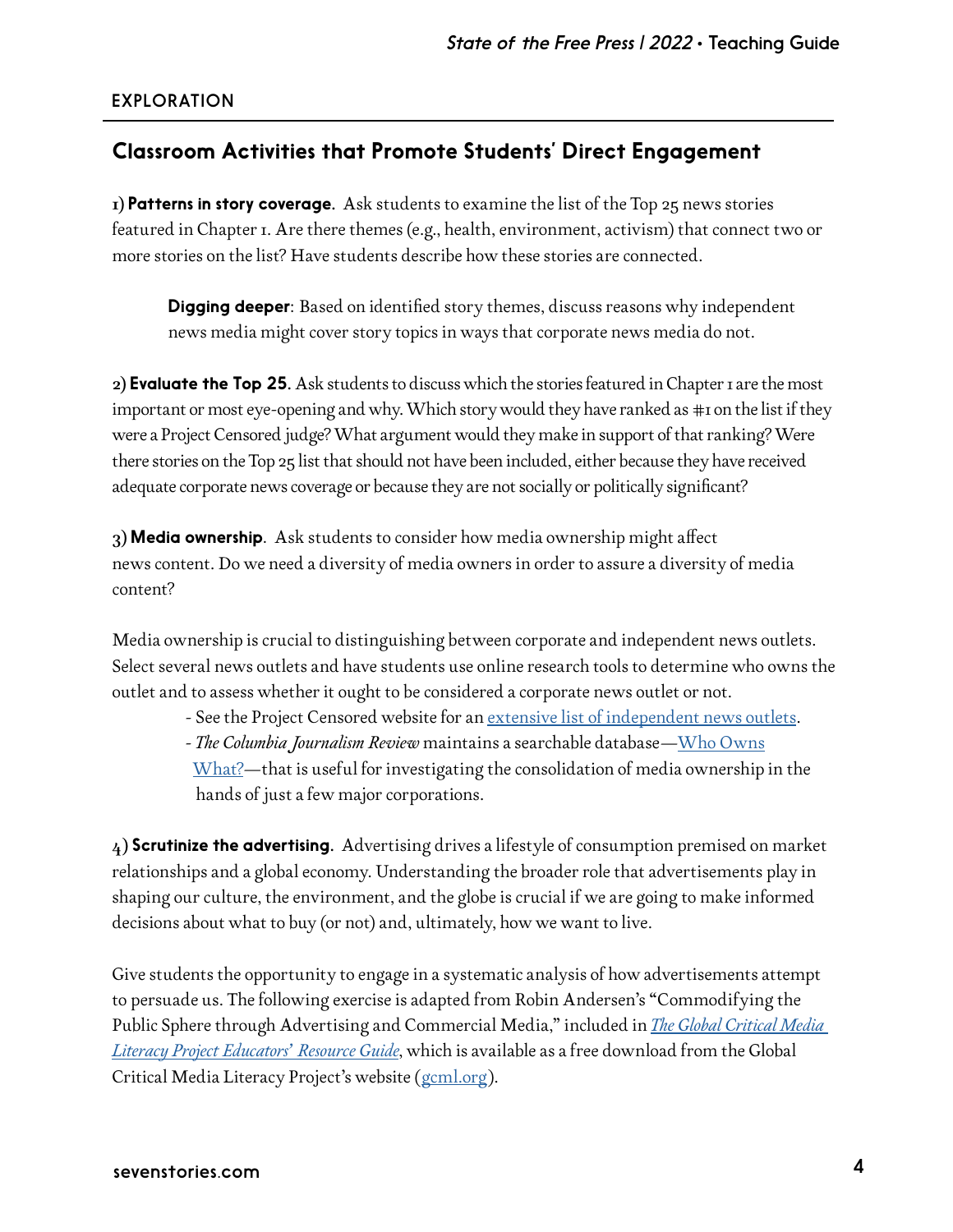Decoding advertising messages: How do advertisements create meaning?

- –What emotion, desire, anxiety, or sense of well-being is associated with the product?
- –What promise is being made about the commodity?
- –Can the product fulfill the promise in the advertising message? Are the promises misleading or contradictory?
- –What are the negative social effects of such messages? Are they demeaning to specific groups of people?
- –What are the harmful environmental and social effects of the product's manufacture, packaging, and distribution?

5) Journalism as detective work. In "Looking for Clues" (from Chapter 5, "Media Democracy in Action") Rachael Jolley, an expert on censorship who teaches journalism in the UK, explains how she encourages budding journalists to hone their skills of detection as they investigate clues and construct cases. Using Jolley's brief article as a guide, you can help students think about how journalists, like detectives, look for clues, shadow and surveil, and undertake investigative research in order to do their jobs.

6) Herman and Chomsky's propaganda model. In *Manufacturing Consent*, Edward S. Herman and Noam Chomsky argued that news is "filtered" to exclude stories, people, and perspectives that threaten the interests of established power and money. Their propaganda model identified ownership, advertising, source selection, flak, and fear as five filters that lead to slanted news coverage and censorship. After familiarizing students with Herman and Chomsky's five filters, have them pick one or more stories featured in the Top 25 story list from Chapter 1 of *State of the Free Press 2022*. Does the propaganda model help to explain why corporate news outlets have failed to cover that story?

For a brief overview of Herman and Chomsky's propaganda model, see Andy Lee Roth's "Breaking the Corporate News Frame: Project Censored's Networked News Commons," included in [The Global Critical Media Literacy Project Educators' Resource Guide](https://gcml.org/the-global-critical-media-literacy-educators-resource-guide/).

 $7$ ) Who makes the news? Tracking authorized news sources. Sources are the people and organizations that journalists rely on to develop news stories. Journalists tend to seek sources deemed to be authoritative or important; at the same time, being quoted as a source bestows authority on individuals or organizations, a process that sociologist William Gamson analyzes in terms of "media standing."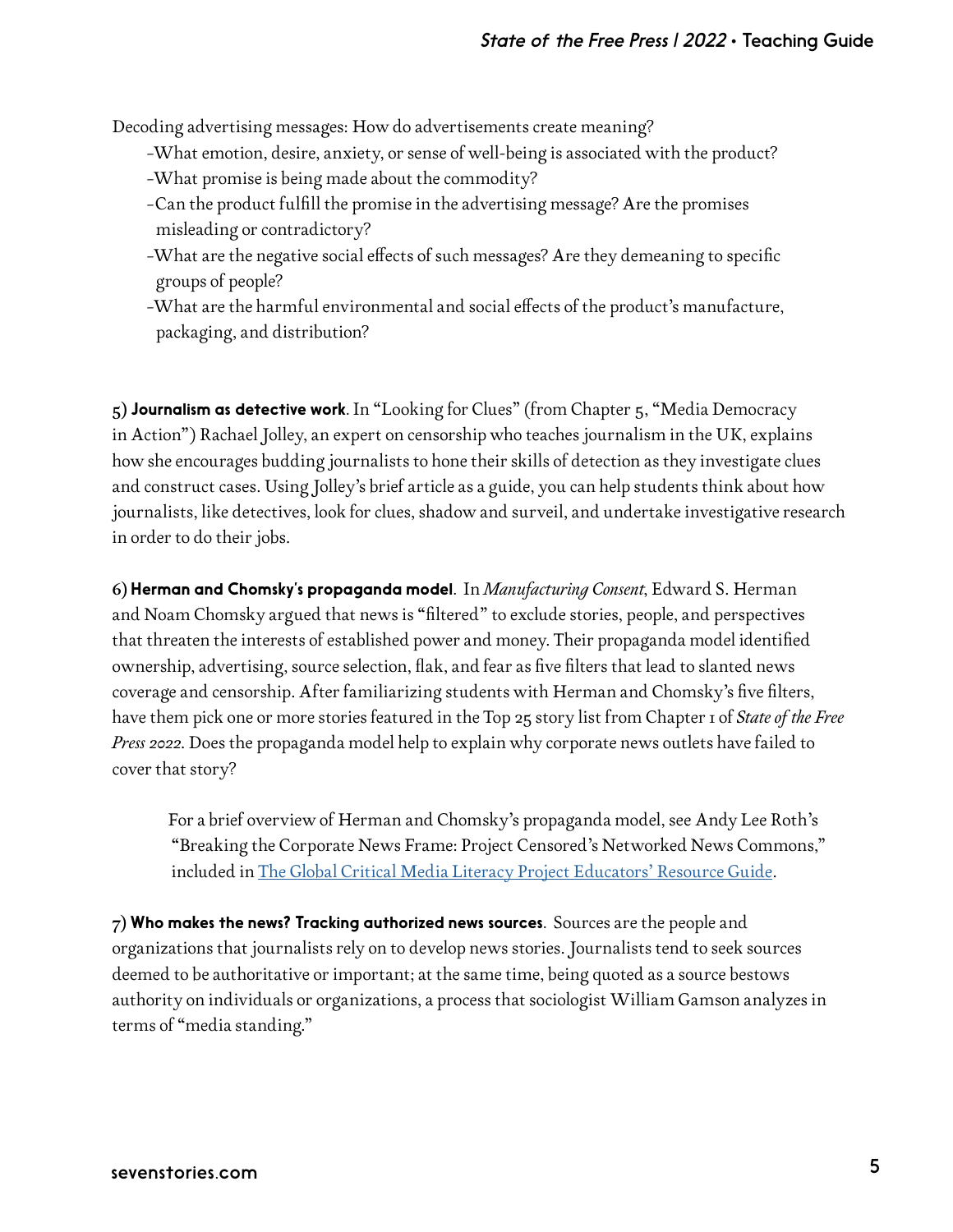Working individually or in groups, have students select a news story and track every instance in that story where a person or document is quoted directly. Students can track who gets quoted in terms of different aspects of identity (for example, occupation and gender). After sharing their findings, the class as a whole can assess whether the sources quoted reflect a diverse range of perspectives on the topic or not.

One starting point would be to track the quoted sources from one or more of the stories featured in the book's Top 25 story list (Chapter 1). This examination can be deepened by comparing and contrasting quoted sources from independent and corporate news coverage on a given news topic. Are there differences in the patterns of who's quoted?

For one example of this type of analysis, focused on independent and corporate news coverage of LGBTQ+ issues, see Avram Anderson and Andy Lee Roth, "<u>[Stonewalled: Establishment Media's](https://www.projectcensored.org/stonewalled-establishment-medias-silence-on-the-trump-administrations-crusade-against-lgbtq-people/) </u> [Silence on the Trump Administration's Crusade against LGBTQ People,](https://www.projectcensored.org/stonewalled-establishment-medias-silence-on-the-trump-administrations-crusade-against-lgbtq-people/)" from the Project Censored website.

8) Validating independent news stories. Project Censored's Validated Independent News (VINS) exercise engages students in research of potentially under-reported news stories, providing them with hands-on opportunities to develop their critical thinking skills and their critical media literacy. For this exercise, students (1) identify an independent news story on an issue of interest to them, (2) research the story, including tracking back to the story's original sources and investigating the extent to which the story has received corporate news coverage, and (3) summarize the story, providing a succinct, easily-read version that also assesses whether or not the story has been adequately covered by the establishment press.

In addition to its direct utility as a way to engage students' critical thinking skills , the assignment also provides students the chance to share their findings with a wider public, online via Project Censored's [Validated Independent News](https://www.projectcensored.org/category/validated-independent-news/) feature, and in print as part of the Project's annual book series. (Note that each Top 25 story featured in *State of the Free Press 2022* includes credit to the student researcher and faculty evaluator who vetted that story.)

Complete details about the VINS exercise—including a [prompt for students](https://www.projectcensored.org/wp-content/uploads/2021/08/VIN-Guide-2021-22.pdf) and a [guide](https://www.projectcensored.org/wp-content/uploads/2021/08/VIN-Instructors-Guide-2021-22.pdf) [for teachers](https://www.projectcensored.org/wp-content/uploads/2021/08/VIN-Instructors-Guide-2021-22.pdf)—can be found on the Project's website ([projectcensored.org\)](https://www.projectcensored.org/). Supplementary materials on the VINS exercise—including sample grading rubrics and a chapter-length article that provides a complete curriculum for the assignment—are included in [The Global Critical Media Literacy Project Educators' Resource Guide](https://gcml.org/the-global-critical-media-literacy-educators-resource-guide/).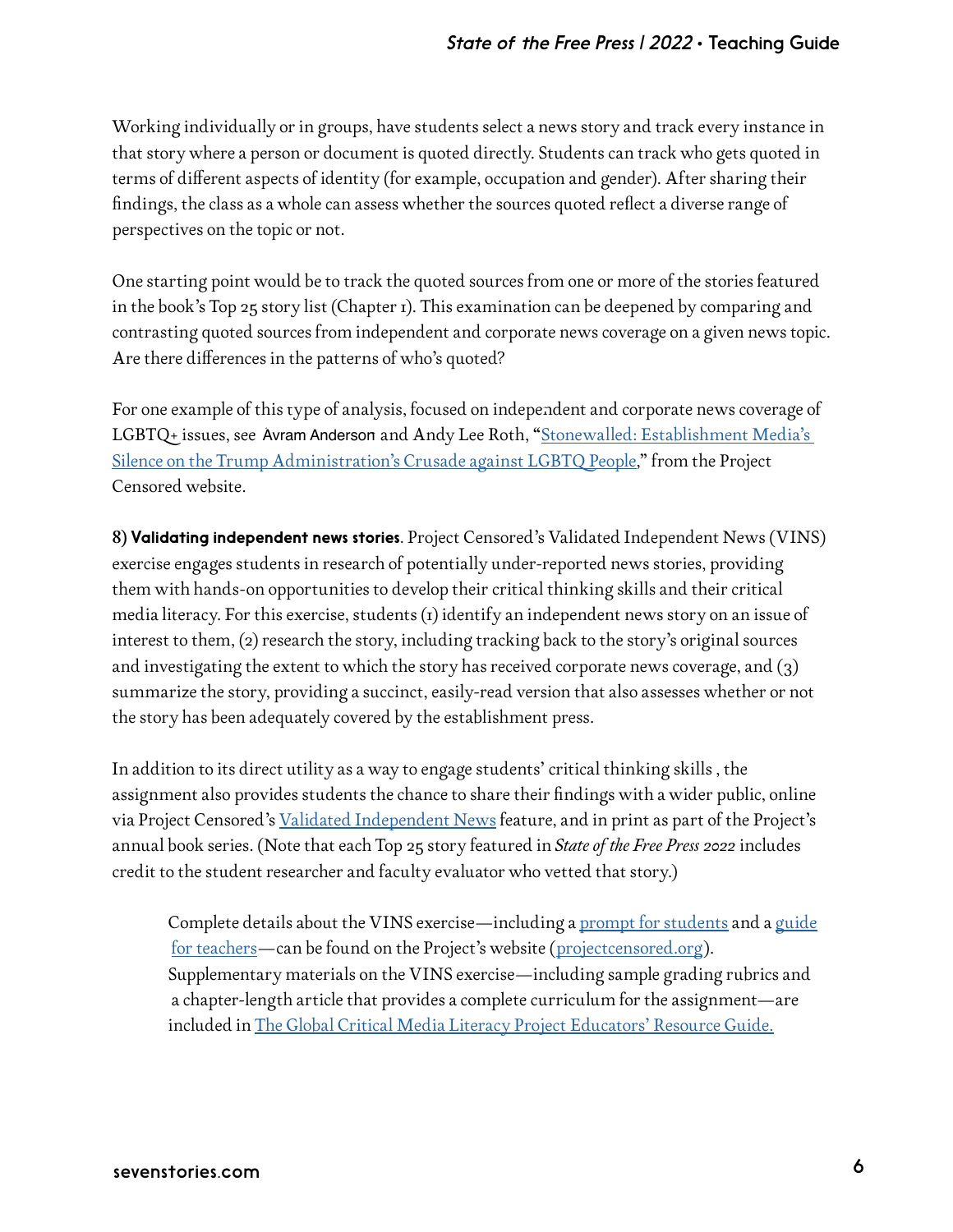## Project Censored: Online all-year

Beyond *State of the Free Press 2022*, Project Censored's website provides free access to a wealth of content relevant to educators and their students. From the latest investigative journalism to a complete history of the Project's famed Top 25 story lists, the site features guidelines for how to engage students in researching [Validated Independent News](https://www.projectcensored.org/category/validated-independent-news/) stories as part of the Project's Campus Affiliates Program.

The Project's [weekly radio show](https://www.projectcensored.org/category/the-project-censored-show/), which features expert guests analyzing current media topics, can be streamed online via the website, including past programs dating back to 2010. The website is also a portal for [United States of Distraction: Fighting the Fake News Invasion,](https://www.projectcensored.org/united-states-of-distraction-fighting-the-fake-news-invasion/) a 65-minute documentary filmed and produced in 2020 by Project Censored students. Overall, the website is an outstanding classroom resource for sharpening students' critical media literacy skills while learning about independent media inaction today. For more information, visit<www.projectcensored.org>.

## Project Censored's *State of the Free Press 2022* prepares students to [flex their media literacy muscles](https://www.projectcensored.org/five-ways-flex-media-literacy-muscles/) in service of a more equitable, just, and inclusive society.

#### TEACHER AND STUDENT TESTIMONIALS

"The VINS project is an invaluable part of my courses for its fostering of student-centered intellectual and practical skills development. Students learn valuable research and writing skills while expanding their knowledge of news and information sources through hands-on work. With the opportunity to have their work published on both the Project Censored website and in the annual Censored yearbook, students see how their work matters and has impact beyond the walls of the classroom."-Allison Butler, Media Literacy Certificate Director, Communication, University of Massachusetts, Amherst

"Project Censored provides my undergraduates with a hands-on real world journalism project focused on contemporary issues of vital civilizational import, with invaluable support from the Project Censored network of professional colleagues around North America."-Rob Williams, Education and Human Studies, Champlain College; co-editor, *Media Education for a Digital Generation*

"From discovering new, independent news sources and deciding on important underreported issues, to researching and writing concise yet in-depth summaries. Project Censored is a transformative experience for students in more ways than one. Ultimately, they're empowered as media users, citizens, and students to seek out different sources and advocate for issues, and they're proud to contribute to something bigger." - Helen K. Ho, Communications Studies, Saint Mary's College